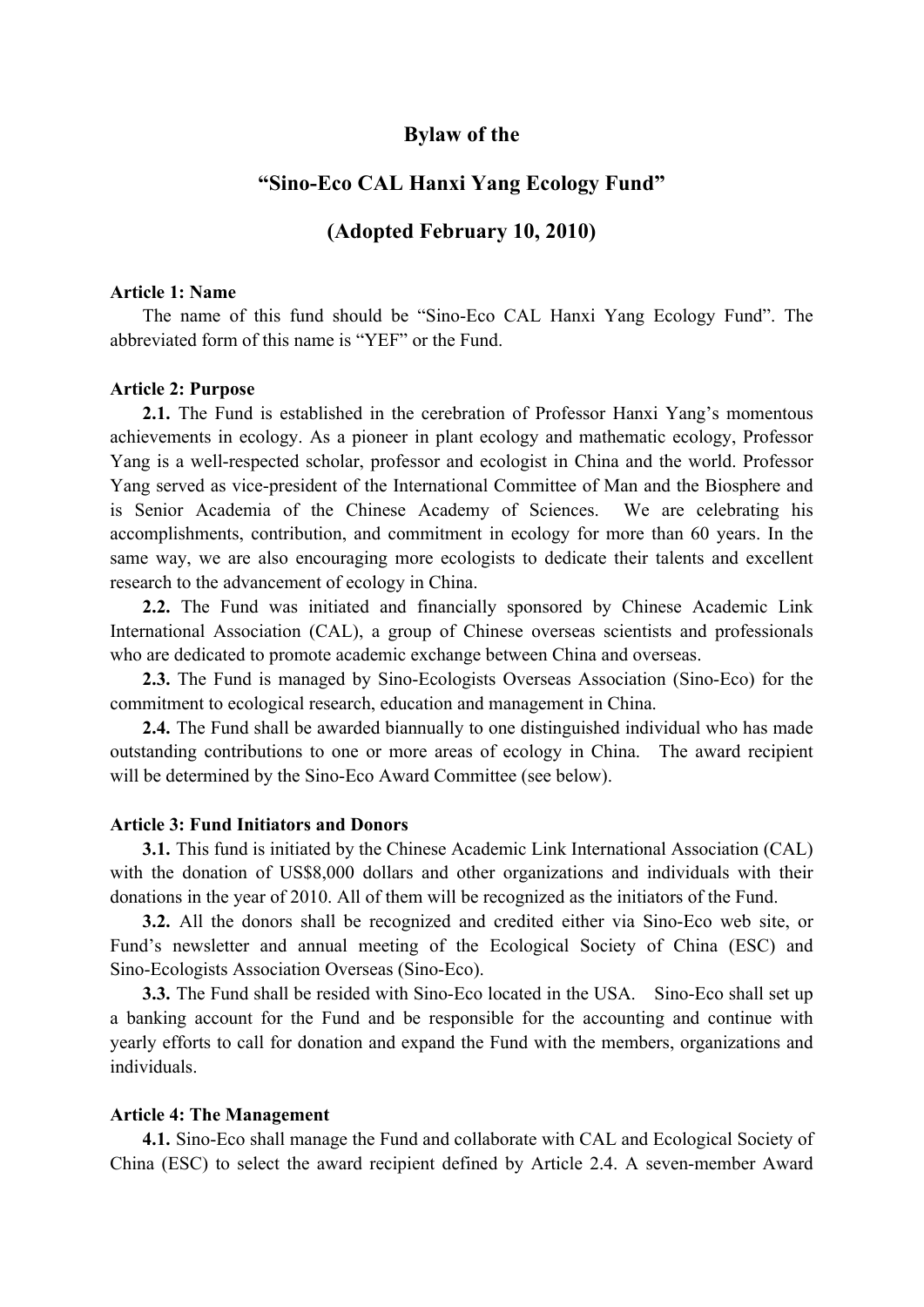Committee, consisting of The President of Sino-Eco, President of CAL and five other senior members of Sino-Eco, shall be responsible for determination of the award recipients. The president of Sino-Eco shall act as the general manager, responsible for all necessary activities identifying the best candidates, from whom one individual shall be awarded with the Fund.

**4.2.** A Fund bank account shall be established by the Sino-Eco Treasurer, under the supervision of the Sino-Eco Executive Committee.

**4.3.** Sino-Eco shall continue with yearly efforts to call for donation and expand the Fund with the members, organizations and individuals.

**4.4.** The Sino-Eco Executive Committee shall oversight the entire process of the award candidate selection and issue a final approval.

**4.5.** The final award recipient shall be announced by Sino-Eco at the ESC biannual conference.

 **4.6.** The Award Committee shall design standardized forms for its members to select candidates.

### **Article 5: Award Selection Procedure**

**5.1.** Each award candidate shall be nominated by at least three ecological professionals.

**5.2.** Sino-Eco shall form a Reviewing Committee with ten professional reviewer for reviewing all the candidates' paper or abstract. Each reviewer will rank the best candidate for 3 points, the second best for 2 points, the third for 1 point, and the rest for 0 point. Then each reviewer should provide the evaluation to the reviewing committee.

**5.3.** A nominee should not be a member of professional reviewing committee.

**5.4.** The reviewing committee will summarize up the evaluation from those 10 professionals for each award. The highest points will be the winner for the specific award.

**5.5.** In case there are two or more candidates with the same highest points, the 10-professional and the Sino-Eco President (a total of 11) should vote for the winner.

**5.6.** The Award Committee, together with the Executive Committee, shall evaluate the candidate selected by the Reviewing Committee, and give the final approval. The Award Committee shall prepare a plaque, together with the monetary award of US\$500.00. The award should be presented to the winner at the biannual meeting of the Ecological Society of China.

**5.7.** The award should be documented and announced in ESC and Sino-ECO Newsletter and their web sites.

#### **Article 6: Banking Account Management**

**6.1.** All the money donated by organizations and individuals shall be established as an independent banking account by Sino-Eco for donations.

**6.2.** The treasurers of Sino-Eco shall be responsible for the legal and safety of the accounts.

**6.3.** The annual report of the accounts shall be presented to the Sino-Eco Award Committee.

**6.4.** Each year, the award amount shall be determined by the Sino-Eco Award **Committee**